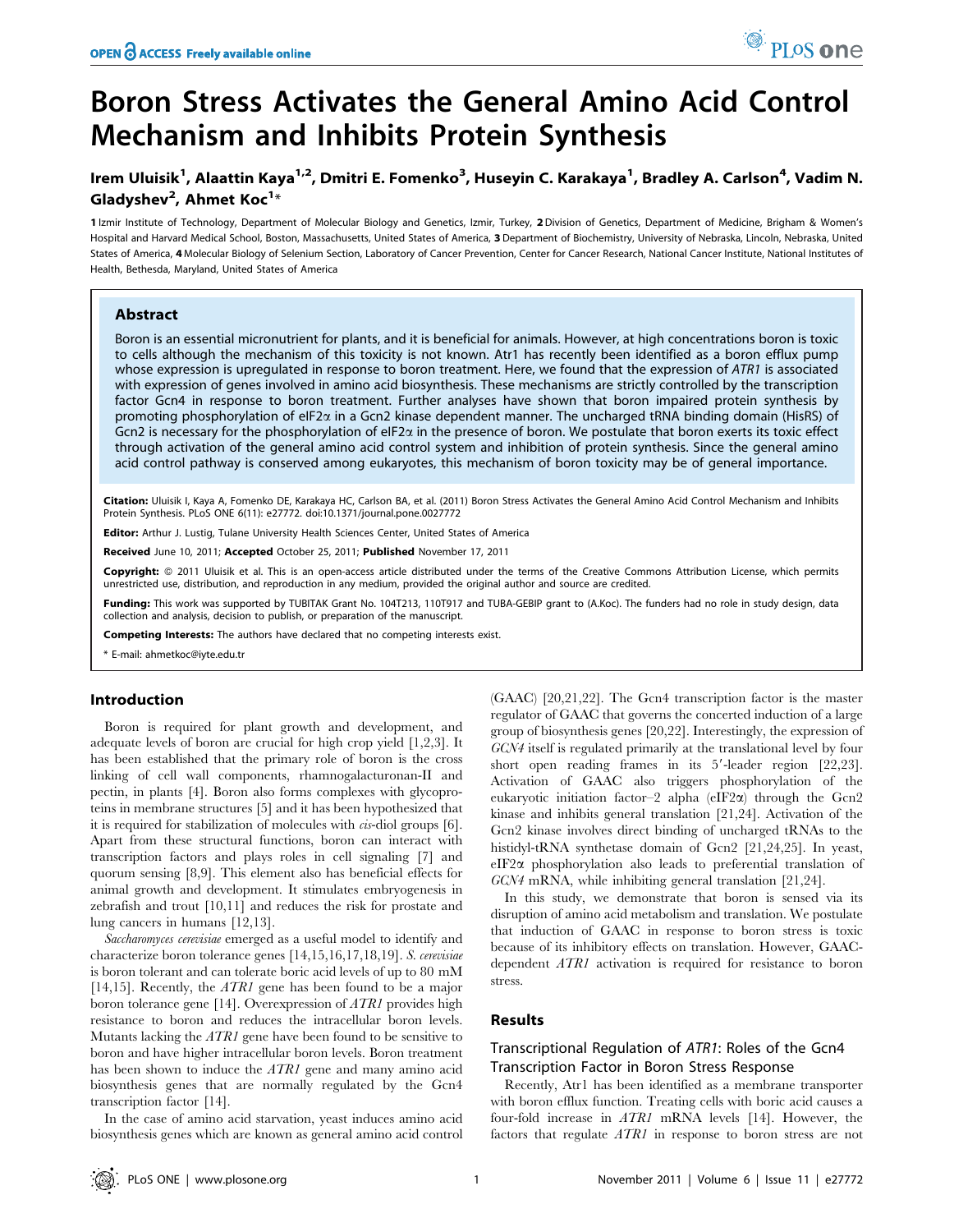known. Previously, transcription factors Yap1 and Gcn4 were suggested to play a role in the regulation of  $ATRI$  [26]. Yap1 is a well known transcription factor that controls oxidative stress response genes and is likely to play a role in the activation of ATR1 [27]. Gcn4 is the major regulator of gene expression during amino acid starvation and also under conditions of nutrient limitation in yeast [21]. Knowing that boron stress also induces amino acid biosynthetic genes [14], we reasoned that the Gcn4 transcription factor should regulate ATR1 in response to boron treatment. To determine whether Yap1 or Gcn4 is required for ATR1 induction by boron, global gene expression patterns of  $\Delta$ *yap1* and  $\Delta$ *gcn4* mutants were analyzed after boron treatment using DNA microarrays. The absence of GCN4 prevented the activation of many transporters including ATR1 (Fig. 1A) and amino acid biosynthesis genes (Fig. 1B), whereas the absence of YAP1 had no effect on the expression of these genes. Thus, ATR1 and the genes under the control of GAAC, such as amino acid biosynthesis genes and transporters, appear to be regulated by the transcription factor Gcn4 during boron stress. Gcn4 requirement for ATR1 expression was also confirmed by a real time-PCR approach, in which ATR1 mRNA levels were almost similar in control and mutant untreated cells, but upon boron treatment  $\Delta \text{gen4}$  mutants failed to induce ATR1 transcription. However, deletion of YAP1 partially prevented  $ATRI$  upregulation in response to boron (Fig. 1C).

Further processing of the data obtained by microarray analyses showed that boron treatment caused upregulation  $(\geq 2\text{-fold})$  of 280



Figure 1. Gene expression analyses. To carry out microarray analyses, logarithmically growing wild type,  $\Delta g c n4$  and  $\Delta g a p1$  mutant cells were split into two samples; one was treated with 20 mM boric acid for one hour while the other remained untreated. (A) Transporter genes that were upregulated or downregulated in response to boric acid treatment. (B) Amino acid biosynthesis genes that were upregulated and downregulated in response to boric acid treatment. Yeast Saccharomyces cerevisiae proteins annotation information from the yeast genome database (http://www. yeastgenome.org/) was used to identify transporters and other proteins. (C) Real time PCR analyses of ATR1 in wild type,  $\Delta g$ cn4 and  $\Delta g$ ap1 cells in response to boron. Cells were treated or not with 50 mM boric acid for one hour and ATR1 expression was analyzed. Actin was used as the internal control. Bars represent the mean and SEM of triplicate assays. doi:10.1371/journal.pone.0027772.g001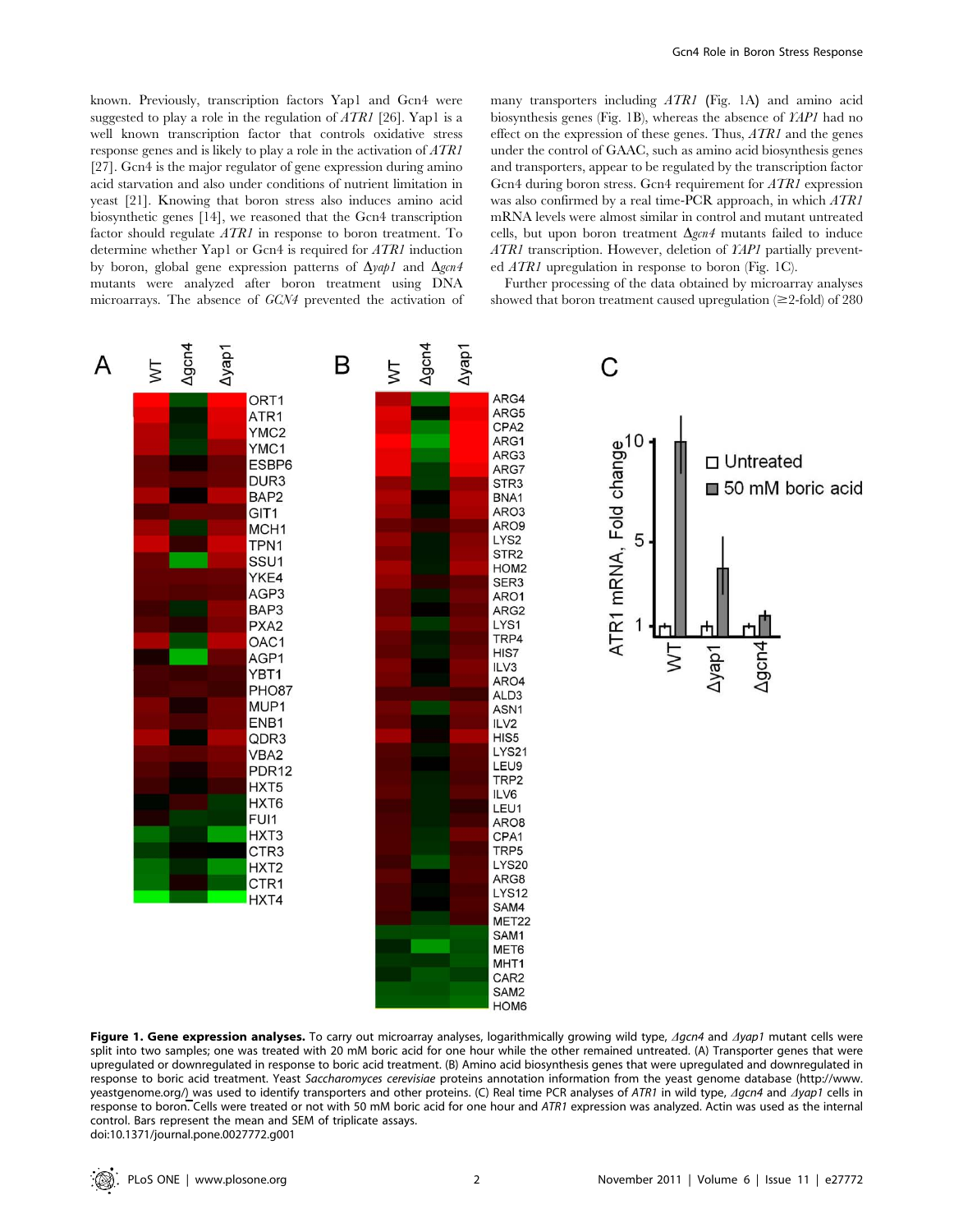genes, and down regulation of 118 genes in wild type cells (Table S1, Table S2). However, many of the boron induced genes in wild type cells were not activated in  $\Delta gcn4$  mutants (Table S3, Figure 1A and 1B). Thus Gcn4 transcription factor has a central role in mediating boron stress response in yeast cells.

Additionally, the microarray results showed that transcription of GCN4 was 1.5-fold increased (p-value 2.8xE-3) in wild type cells treated with 20 mM boric acid for one hour, but none of the activators (GCN1, GCN2, GCN3, GCN20) of GCN4 was upregulated (Table S1). The induction of internal GCN4 expression in response to boric acid treatment was further analyzed by real time PCR (Fig. 2A). This assay confirmed that GCN4 transcription is upregulated by boron and revealed that higher concentration of boron treatment (50 mM) causes a higher level of induction (5 fold). Since GCN4 is mainly controlled at the translational level [21], we also tested whether boron stress increases the amount of Gcn4 protein in cells. As seen in Fig. 2B, boron treatment leads to almost two-fold induction of a chromosomal GCN4-dependent LacZ reporter gene activity in wild type cells. Increased protein level of GCN4 was also shown by a western blotting approach using native GCN4 gene tagged by MYC epitope (Fig. 2C).



Figure 2. Induction of GCN4 mRNA and protein expression by boric acid treatment. (A) Real time PCR analysis of GCN4 mRNA in wild type cells treated with 50 mM boric acid for one hour. Actin was used as the internal control. (B) Wild type cells were transformed with the p180 plasmid which had the GCN4-lacZ reporter gene with all four uORFs of GCN4. Transformants were grown to logarithmic phase in YNB-URA medium. The cultures were split into two; one half was treated with 50 mM boric acid for one hour, and the other half remained untreated.  $\beta$ -galactosidase activities were measured as explained in Materials and Methods. (C) Effect of boric acid treatment on Gcn4 protein levels determined by western blotting. Chromosomally tagged GCN4-MYC cells were grown to logarithmic phase, treated with indicated amounts of boric acid and harvested (900  $\mu$ l, 0.5 OD $_{600}$ ). Primary (anti-c-myc) and secondary antibodies (anti-rabbit IgG) were used in a dilution of 1:3000 and 1:10000 respectively. The blot was stripped and reprobed yeast phosphoglycerate kinase monoclonal antibody as an internal control (1:1500 dilutions) and its 1:10000 diluted secondary antibody was goat anti mouse IgG conjugated with horseradish peroxidase.

To determine whether deletion of GCN4 or YAP1 renders cells boron sensitive, both mutants were inoculated to boron containing media and cell growth was followed. As seen in Fig. 3A, deletion of both of these genes sensitized cells to boron, suggesting that both Yap1 and Gcn4 might play roles in boron stress response.

It was previously shown that Gcn4 overexpression has toxic effects on yeast cell growth [28,29]. We next overexpressed GCN4 in wild type cells from a high copy plasmid, to test whether or not its expression activates transcription of ATR1, and in this manner provides boron resistance or not. As seen in Fig. 3B, GCN4 overexpression in wild type cells neither increased the transcript level of ATR1 nor led to boron resistance (Fig. 3C), although the overall GCN4 level was notably elevated in wild type cells overexpressing GCN4 (Fig. 3D).

Even though deletion of YAP1 did not inhibit ATR1 expression in response to boron stress, overexpression of YAP1 from a plasmid stimulated the expression of ATR1 and provided increased boron resistance (Fig. 3B and 3C). Overexpression of  $GCN4$  in  $\Delta$ gcn4 mutants showed effects similar to those in wild type cells (Fig. S1).

It was previously shown that Yap1 and Gcn4 bind to the same region of the ATR1 promoter and regulate transcription in response to DNA-damaging agent 4-NQO [26]. To test whether Gcn4 is required for Yap1-dependent expression of ATR1, we overexpressed  $\chi$ *AP1* in  $\Delta$ *gcn4* cells and observed a reduction in the level of ATR1 transcript compared to that in wild type cells, suggesting that Yap1 requires Gcn4 to induce ATR1 (Fig. 3E).

Overall, our gene expression analyses suggested that Gcn4 is required for ATR1 induction and that it serves as a physiologically relevant transcription factor in the response to boron treatment. However, Yap1 could also induce ATR1 and offer boron resistance when expressed ectopically.

#### Boron Inhibits Protein Synthesis

The activation of GAAC in response to boron stress prompted us to investigate the status of translation because Gcn2 kinase has a role in inhibiting protein synthesis upon activation [21]. Wild type cells were treated with 20 mM boric acid and labeled with radioactively labeled methionine for one hour. As shown in Fig. 4, boron-treated cells contained approximately 30% less 35S-labeled proteins than untreated cells (Fig. 4A, left panel) suggesting that boron inhibits protein synthesis. Translational status of borontreated cells was further analyzed by the distribution of polysomes. Polysomes are clusters of ribosomes bound to an mRNA molecule that actively translates the message. They can be fractionated and quantified using sucrose density gradients. Cells that are grown in the absence of boron stress exhibit normal polysome profiles including peaks of 40S and 60S ribosomal subunits, 80S monosomes, and polysomes. After treatment with boric acid for one hour, we observed a dramatic shift from polysomal to monosomal states, suggesting that translation initiation collapses in the presence of boron (Fig. 4B). Inhibition of translation in response to certain stress conditions has been reported previously. For example, a recent study has shown that drugs generating oxidative stress as well as heavy metals stall initiation of translation in yeast [30].

## Boron Stress Induces Gcn2-dependent Phosphorylation of elF2 $\alpha$

The protein kinase Gcn2 can be activated by a variety of conditions and it is the only known kinase in yeast that can phosphorylate eIF2a, which is responsible for carrying methionyl initiator tRNA (Met-tRNAi<sup>Met</sup>) to the 40S ribosomal subunit during the initiation stage of translation. Phosphorylation of  $eIF2\alpha$ at serine 51 prevents GTP exchange by eIF2B and precludes the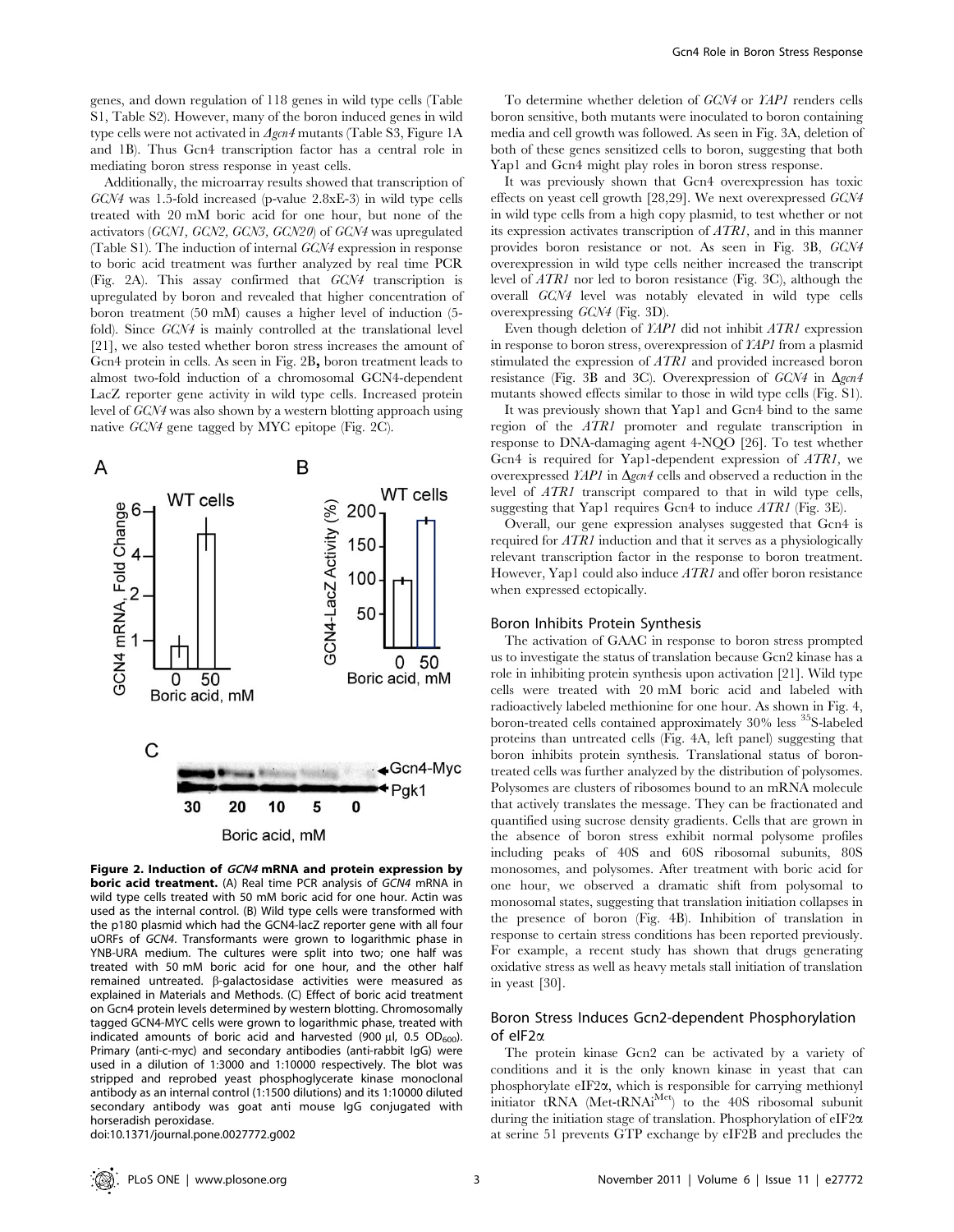

Figure 3. Effects of GCN4 and YAP1 overexpression on ATR1 mRNA levels and boron tolerance. (A) Overnight cultures of wild type and isogenic  $\Delta$ yap1,  $\Delta$ gcn4 yeast cells were first diluted to an OD<sub>600</sub> of 0.2, 0.02, 0.002 and 0.0002, then 5 µl of each cell suspension were spotted onto YPD plates which contained different amounts of boric acid, as indicated. The cells were grown for 3 days at 30°C and photographed. (B) ATR1 mRNA expression levels of wild type cells containing empty pAG423GPD vector, pAG423GPD-YAP1 and pAG423GPD-GCN4 vectors, respectively. Actin was used as an internal control. These experiments were performed three times. (C) Boric acid tolerance level of the same cells. The transformants were grown to logarithmic phase in YNB-HIS media, serially diluted to  $OD_{600}$  of 0.2, 0.02, 0.002, and 0.0002 and 5 ul of cell suspension were spotted onto plates containing the indicated amounts of boric acid. The plates were incubated at 30°C for 5 days and photographed. (D) GCN4 mRNA expression levels in wild type cells overexpressing pAG423GPD and pAG423GPD-GCN4 vectors. (E) ATR1 mRNA levels in wild type and *Agcn4* mutant cells containing pAG423-YAP1 vector. Actin was used as an internal control. doi:10.1371/journal.pone.0027772.g003

formation of a ternary complex for translation initiation, thus blocking protein synthesis. To determine whether the inhibition of protein synthesis in response to boron stress is dependent on the phosphorylation of eIF2 $\alpha$  by Gcn2 kinase, wild type and  $\Delta gcn2$ cells were treated with boron and the samples were subjected to western blotting analyses using an antibody which specifically recognizes the phosphorylated form of Ser51 in eIF2a. As seen in Fig. 5A,  $eIF2\alpha$  is phosphorylated in wild type cells upon boron treatment, but not in  $\Delta gcn2$  mutants. Thus, boron leads to phosphorylation of eIF2a in a Gcn2-dependent manner.

Apart from its kinase domain, Gcn2 contains a region similar to histidyl-tRNA synthetase (HisRS) which regulates Gcn2 kinase activity by monitoring uncharged tRNA levels in cells [25,31]. Gcn2 activity can also be regulated by dephosphorylation of Ser577 [21]. To investigate whether Gcn2 activation is the result of uncharged tRNA binding or dephosphorylation of Ser577 in response to boron stress, we transformed  $\Delta gcn2$  mutants with plasmids containing intact and mutated forms of the GCN2 gene (GCN2 without m2 domain [32], GCN2 with S577A substitution [33], or a combination of both). The ability of transformants to phosphorylate eIF2a was investigated in boron-treated cells. As seen in Fig. 5B, eIF2 $\alpha$  phoshorylation was unaffected by S577A substitution. However, mutation in the HisRS domain of Gcn2 (GCN2-m2), which abolishes uncharged tRNA binding to Gcn2, prevents eIF2 $\alpha$  phosphorylation. Thus, the HisRS-like region is responsible for induction of Gcn2 kinase activity and this finding confirms that boron induces the uncharged tRNA signaling pathway.

#### Boron inhibits aminoacylation of tRNAs

To determine whether boron inhibits the aminoacylation of tRNAs, we aminoacylated total calf liver tRNA with either <sup>3</sup>Hserine or <sup>3</sup>H-phenylalanine in the presence of various concentrations of neutralized boric acid. We found that boric acid inhibits both tRNA<sup>Ser</sup> and tRNA<sup>Phe</sup> formation if there is more than 50 mM boric acid in the reaction (Fig. S2). Thus, boron interferes with aminoacylation steps of the tRNAs and causes uncharged tRNA stress.

#### **Discussion**

The essentiality of boron for plant growth is predominantly due to its presence in cell walls as a structural component of the rhamnogalacturonan II complex [4]. There has been no convincing evidence that boron toxicity is exerted through disruption of any process for which boron is required, notably via its role in cell walls. We recently suggested a potential link between translational control and boron toxicity in yeast based on the observation that mutants which show boron resistance were all lacking genes that play a role in uridine base modifications at the wobble position of tRNAs during translation [19]. Here, we found that the transcriptional activation of  $ATRI$  is mediated by the transcription factor Gcn4 in response to boron treatment. Further analyses have shown that boron activates the Gcn2 kinase, and leads to phosphorylation of  $eIF2\alpha$  and inhibition of protein synthesis. The uncharged tRNA binding site (HisRS domain) of the Gcn2 kinase is required for Gcn2 to phosphorylate eIF2a. The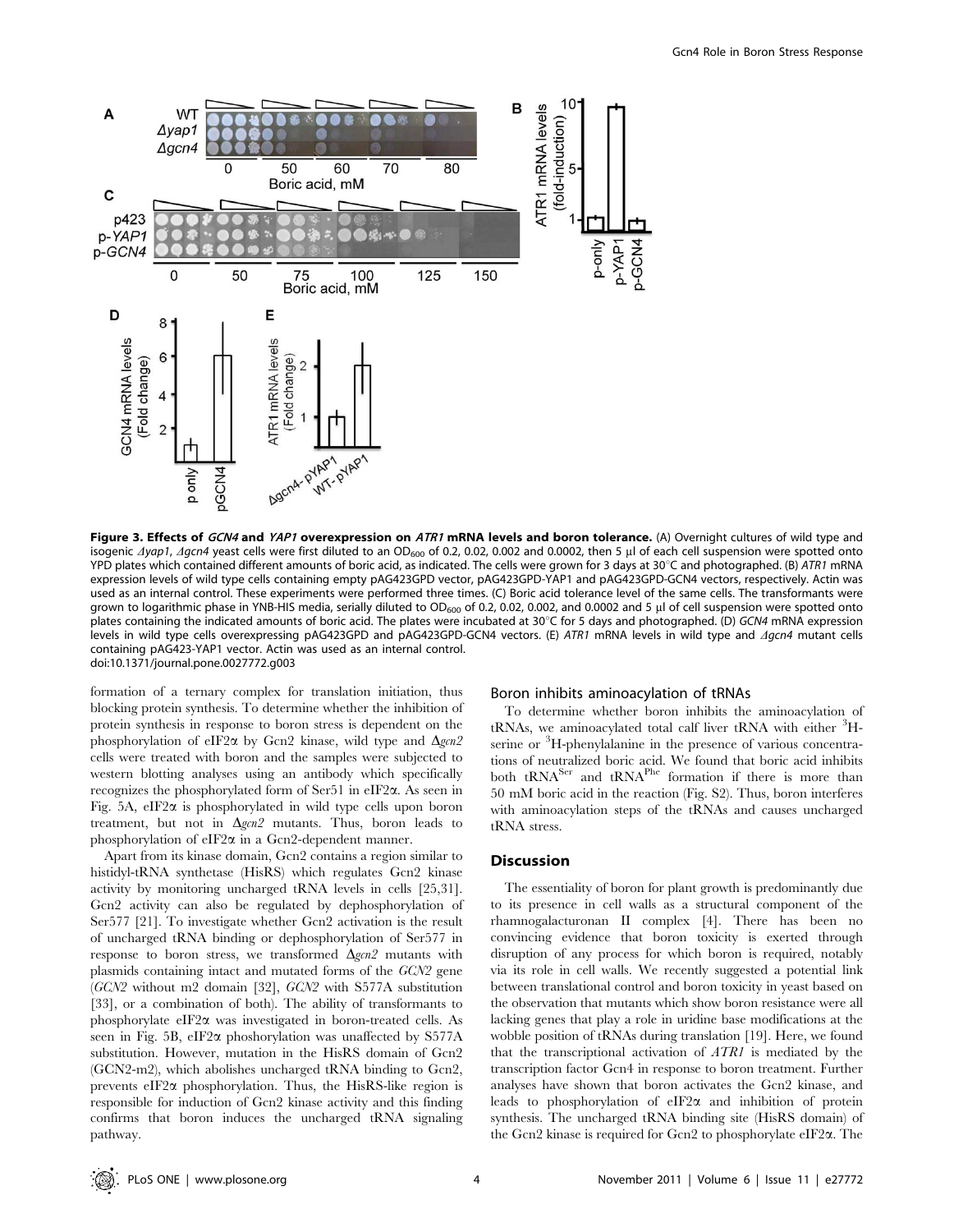

Figure 4. Protein synthesis is inhibited by boron. (A) Radiogram (left panel) showing incorporation of radioactive methionine into newly synthesized proteins. Coomassie staining of the same gel is shown in the right panel as a loading control. (B) Boron treatment decreases the abundance of polysomes. Wild type cells were grown to logarithmic phase and then treated with 50 and 100 mM of boric acid or left untreated. The cell lysates were analyzed by sucrose density gradient centrifugation. The absorbance profiles at 254 nm show 40S, 60S, 80S and polysome fractions, as indicated.

doi:10.1371/journal.pone.0027772.g004

requirement for HisRS-like domain (uncharged tRNA binding region) to phosphorylate eIF2 $\alpha$  suggests that the Gcn2 kinase activity is stimulated by uncharged tRNAs. Eventhough, boron impairs the acylation of tRNAs, the mechanism by which boric acid interferes with tRNA acylation should be further investigated. Boric acid is a relatively unreactive compound, however, it can form ester bonds with several metabolites with multiple hydroxyl groups in the cis-configuration [6,34]. Among such metabolites, one of the most important moieties is the ribose sugar found in ribonucleotides. It is likely that boric acid can bind to RNA species and interfere with the acylation reaction of tRNAs. In opposition to this, a recent study has shown that oxidative stress leads to degradation of tRNAs, mediated by Rny1 nuclease and induction of the Gcn2 kinase [35,36]. We argue against this possibility since yeast cells lacking the RNY1 gene still show a wild type level of eIF2a phosphorylation in response to boron treatment (data not shown).

It is also unclear how boron induces the transcription of Gcn4. Many stress and signaling pathways converge on the Gcn4 transcription factor and there are more than a dozen transcription factor binding sites in the GCN4 promoter region [37]. Thus, further studies are required to identify upstream players in the boron stress response pathway.

Our results suggest a role for GAAC in boron stress response. It is known that several other stress conditions also activate GAAC. Among these stressors, transcriptional response to hydrogen peroxide [30], 3-AT and rapamycin [38] have also been analyzed in  $\Delta$ gcn4 cells and their datasets are publicly available. In order to understand whether the cellular response to boron stress is mediated via a unique or a common mechanism, we compared our microarray data to those of hydrogen peroxide, 3-AT and rapamycin treated cells. We also compared expression profiles of  $\Delta$ gcn4 mutants exposed to boron and other stress conditions to determine how Gcn4-dependent boron regulon differs from other regulons. We observed that the transcriptional response of wild type cells to boron and other stress conditions is quite different (Fig. S3). The major gene clusters, up- or down-regulated in response to boron treatment, did not show similarity to the patterns observed for 3-AT, rapamycin or hydrogen peroxide treatments. However, it is clear that the expression profiles of 3- AT and rapamycin treated cells share some common patterns. The expression profiles of  $\Delta$ gcn4 mutants exposed to boron and other stressors are also different (Fig. S3). This data clearly shows that the Gcn4-dependent boron regulon is different from those of other stress conditions and that boron stress has specific effects on the transcriptome.

Recently, it was shown that amino acid starvation in response to 3-AT treatment leads to repression of genes encoding ribosomal proteins via the transcription factor Gcn4 [39]. Our results showed that boron treatment does not change the expression pattern of most of the ribosomal protein genes, and that Gcn4 has no roles in regulating either RPL or RPS genes in response to boron stress (Table S1).

Overall, our results suggest that the general amino acid control pathway contributes to boron toxicity and transcriptional regulation of ATR1 in response to boron stress. In this respect, we propose a model, wherein Gcn2 is activated by boron in an uncharged tRNA binding domain-dependent manner, activates Gcn4 and inhibits protein synthesis. Upon activation, Gcn4 induces the transcription of its boron specific target genes, ATR1, and many genes under the control of GAAC. Since the Gcn4 specific boron regulon shows differences with the activation of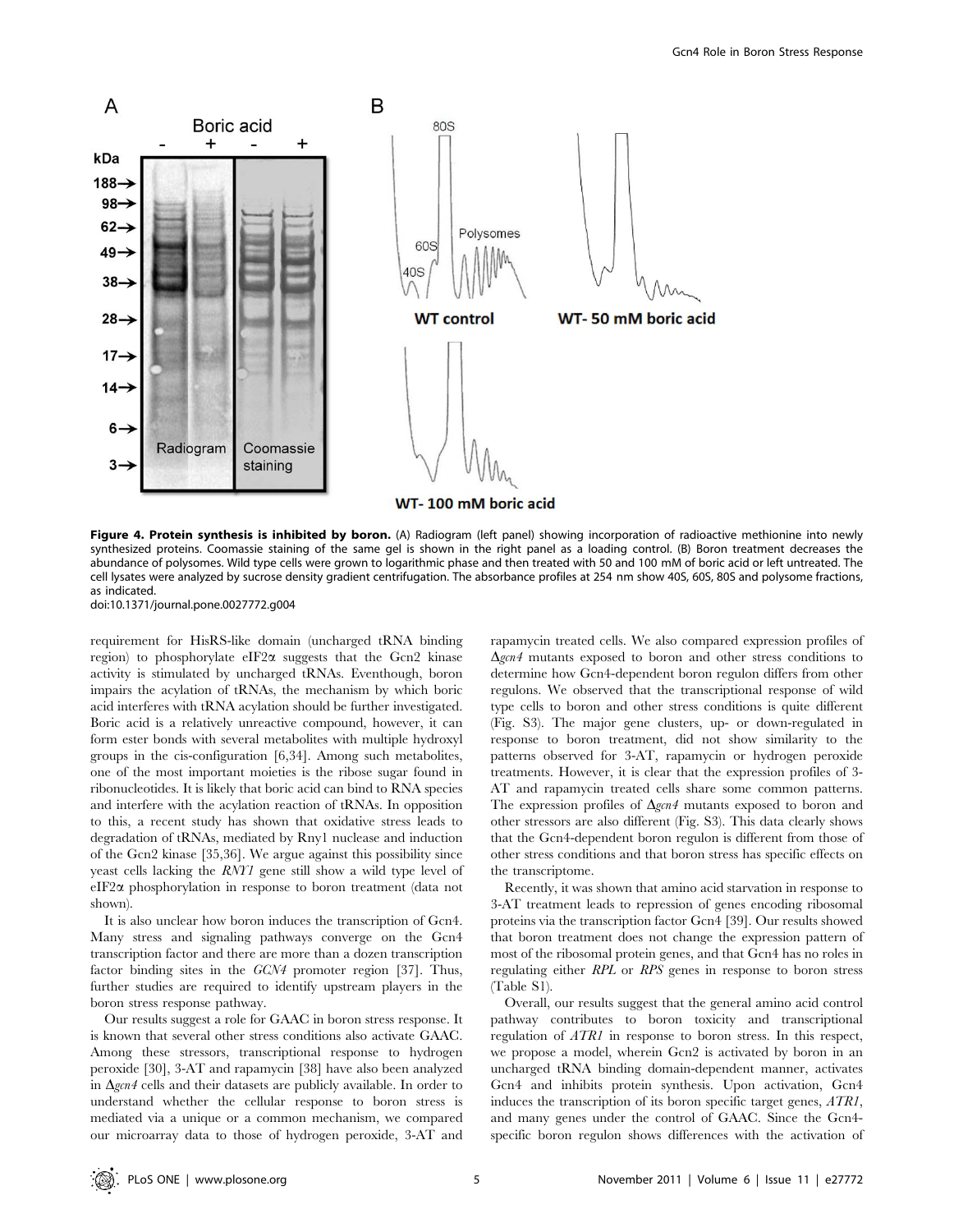

Figure 5. eIF2 $a$  is phosphorylated by boron treatment. (A) Wild type and  $\triangle$ gcn2 cells were grown to logarithmic phase in YPD medium; the cultures were split and treated with 25 mM or 50 mM boric acid for one hour or left untreated. The levels of eIF2a phosphorylation at Ser51 were measured by western blot analysis using an antibody against phospho Ser51 on eIF2a. The membrane was stripped and reprobed with antibodies against yeast phosphoglycerate kinase (Pgk) antibody as an internal control. (B) Effect of boric acid on eIF2a phosphorylation depends on uncharged tRNA binding to an intact HisRS-like domain in Gcn2. The *Agcn2* transformants carrying plasmids for an empty vector (p-only), GCN2 with S577A substitution (p-GCN2-S577A), GCN2 without HisRS domain (p-GCN2-m2), GCN2 without HisRS domain and with S577A substitution (p-GCN2-S577A-m2), and intact GCN2 (p-GCN2) were grown to logarithmic phase in YNB-URA medium and split in half; one of which was treated with 50 mM boric acid for one hour while the other was left untreated. Western blot analyses were performed with cell extracts using an antibody against eIF2a phosphorylated on Ser51. The membrane was stripped and reprobed with antibodies against yeast phosphoglycerate kinase (Pgk) as an internal control. doi:10.1371/journal.pone.0027772.g005

Gcn4 by other stress conditions, we speculate that there are other transcription factors that are involved in boron stress specific gene induction.

#### Materials and Methods

#### Yeast Growth, Media and Transformation

WT strain BY4741 (MATa his3 leu2 met15 ura3) and its isogenic deletion mutants were obtained from the yeast deletion library (Invitrogen). Cells were grown in either YEPD (2% glucose, 1% yeast extract, 2% peptone and 2% agar for solid media) or YNB (yeast nitrogen base) media supplemented with required amino acids and bases. Yeast transformations were performed using the LiAc method [40].

## DNA Microarray Analysis

BY4741 wild type,  $\Delta$ yap1,  $\Delta$ gcn4 mutant cells were grown to an optical density of 0.2–0.3 at 600 nm in 200 ml YPD medium, with or without 20 mM boric acid treatment for 1 hour. Cells were then harvested by centrifugation. Total RNA was isolated using the Ambion RiboPure<sup>TM</sup>-Yeast Kit. The Agilent Two-Color Low RNA Input Linear Amplification Kit was used to generate fluorescently labeled cRNA for two-color microarray hybridizations. Fluorescently labeled cRNA molecules were purified from the reaction mixture using the Qiagen RNeasy mini kit. The resulting cRNA samples (825 ng each) were mixed with Agilent Hi-RPM hybridization buffer. Microarray hybridizations were performed using Agilent SureHyb hybridization chambers. The hybridization chambers were loaded onto a rotisserie in an Agilent Hybridization oven and were incubated at  $65^{\circ}$ C for 17 hours with a rotational speed of 10 rpm. Following incubation, the microarray slides were washed for 1 min each in Gene Expression wash buffer 1 ( $6\times$ SSPE, 0.005% N-lauroylsarcosine, at room temperature) and Gene Expression Wash Buffer 2  $(0.06 \times \text{SSPE}, 0.005\%)$ N-lauroylsarcosine, at  $31^{\circ}$ C) for 1 min each. The microarray slides were briefly dipped in a solution of acetonitrile, dried and scanned in an Agilent Technologies G2505B microarray scanner at 5  $\mu$ m resolution. Microarray data is MIAME compliant; the raw data has been deposited in the GEO database (Accession number GSE29887).

#### Western Blot Analyses

Wild type, and the isogenic  $\triangle$ gcn<sub>2</sub> and GCN4-MYC strains were grown to mid-log phase in either YPD or selective YNB-Ura media, with or without boron treatment and equal numbers of cells were harvested by centrifugation for each strain. Cell extracts were resuspended in sample buffer (0.06 M Tris-HCl, pH 6.8, 10% (v/v) glycerol, 2% (w/v) SDS, 5% (v/v) 2-mercaptoethanol, 0.0025% (w/v) bromophenol blue) and heated at  $95^{\circ}$ C for 5 min. Samples were separated in 5–15% SDS-PAGE and electrotransferred to a PVDF (Sigma) membrane. Primary antibodies against phospho (Ser51) specific eIF2a were acquired from USBiological and anti-c-myc antibody used for detection of GCN4-MYC was from Sigma. The blots were stripped and reprobed with monoclonal antibodies specific for yeast phosphoglycerate kinase (Invitrogen) as an internal control. As secondary antibodies, antirabbit IgG conjugated to horseradish peroxidase (Sigma) or goat anti mouse IgG conjugated to horseradish peroxidase (Sigma) were used. The membranes were treated with enhanced chemiluminescence system (Bio-Rad) and visualized using the VersaDoc Imaging System (Bio-Rad).

## Metabolic Labeling

BY4741 yeast cells were grown in 200 ml of YNB medium to  $OD_{600} = 0.5$ , split to 100 ml aliquots, and one aliquot was treated with 20 mM of boric acid. After 1 hour of incubation, both aliquots were metabolically labeled with 0.5 mCi of EX-PRE35S35S Protein Labeling Mix (Perkin-Elmer) for 30 min. Cells were harvested by centrifugation, washed three times with PBS buffer and disrupted with glass beads for 10 min in PBS buffer. The resulting cellular lysates were normalized according to protein concentration and  $10 \mu g$  of each lysate was subjected to SDS-PAGE. Resolved proteins were transferred onto PVDF membrane. 35S-labeled proteins were visualized with a Storm PhosphorImager system (Molecular Dynamics). ImageQuant package was used to quantify the autoradiogram data.

#### Polysome Profiling

Density gradient centrifugation system was used in order to separate total RNA based on the molecular weight. In brief, 5% and 70% sucrose solutions [RiboLockTM RNase inhibitor (Fermentas), 100 mM NaCl, 10 mM MgCl<sub>2</sub>, 20 mM HEPES] were prepared and thereafter sucrose gradients were prepared by using ISCO systems. BY4741 cells were grown to an optical density of 0.7–0.9 at 600 nm in 30 ml YPD medium. These cells were either exposed to 50 mM or 100 mM boric acid for 1 hour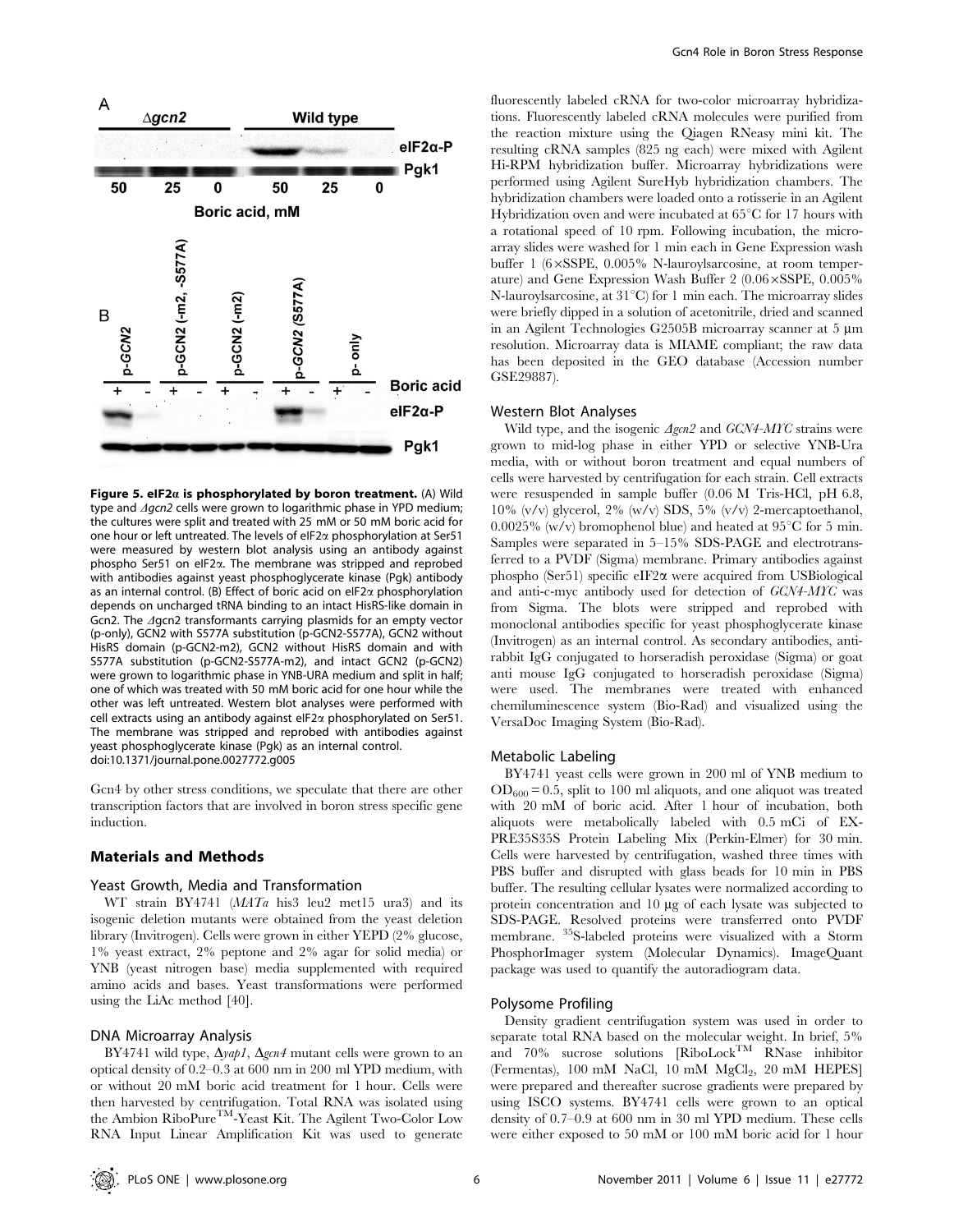or not exposed. They were harvested by centrifugation, washed twice with distilled water, and frozen at  $-80^{\circ}$ C. Then, yeast cells were homogenized in 5 ml lysis buffer [100 mM NaCl, 10 mM MgCl<sub>2</sub>, 20 mM HEPES, 40 u/µl RiboLock<sup>TM</sup> RNase inhibitor (Fermentas), 1% Triton-X 100, 1% sodium deoxycolate (Na-DOC), 10 mg/ml cycloheximide (Sigma)] by vortexing with glass beads for 10 min. After ten minutes of incubation on ice, homogenates were centrifuged for 10 min at 12,000 g and  $4^{\circ}$ C. The supernatants were transferred to  $5\% - 70\%$  (w/v) sucrose gradients and sedimented for 2.5 h, at 27,000 rpm,  $4^{\circ}$ C, in an SW28 rotor using a Beckman Coulter  $\mathrm{Optima}^{\mathrm{TM}}$  L-XP Ultracentrifuge System. Forty fractions were collected from the top of the gradient by using an ISCO Tris pump while monitoring absorbance at 254 nm with an ISCO UA-6 monitor. The RNP populations were grouped according to their sedimentation rates: mRNP, 40S, monosomes and polyribosome fractions.

## Boron Tolerance Assays

YPD (2% glucose, 2% peptone, 1% yeast extract and 2% agar) or YNB (2% glucose, 0.67% yeast nitrogen base without amino acids and 2% agar) agar plates with different concentrations of boric acid were prepared. Overnight cultures were diluted to an optical density of 0.2 at 600 nm and then serially diluted to 0.02, 0.002, and 0,002. A 5  $\mu$ l aliquot of each dilution was spotted on plates and incubated for 3 days at  $30^{\circ}$ C.

#### RNA Isolation and Real Time PCR Analyses

Total RNA was isolated from boron-treated and untreated samples using an RNA isolation kit (Invitrogen). Genomic DNA traces were removed by DNAse treatment (Fermentas). Complementary DNA (cDNA) from total mRNA was obtained using the First Strand cDNA Synthesis Kit (Fermentas). The cDNA was used as a template for amplifying a 186 bp fragment for the ATR1 gene, a 155 bp fragment for the GCN4 gene and a 103 bp fragment for the internal control ACT1 gene. Triplicate real-time PCR analyses were performed with the IQ5 real-time PCR system (Bio-Rad) using Fermentas Maxima<sup>TM</sup> SYBR Green qPCR Master Mix (2X). The primers used for the amplification of ATR1 were ATR1F (5'-ACGCGTATAGCATAGCCGCTT-TCA-3') and ATR1B (5'-TGTAAGCCTGGTTCCAACCC-GATA-3'); the primers used for the amplification of  $GCN4$  were GCN4F (5'-ATCCAATGGGTTTCTCACCA-3') and GCN4B (5'- CGAAGGGGTATCCTGTTTGA-3'); and those used for the amplification of  $ACT1$  were ACT1F (5'-ACGTTCCAG-CCTTCTACGTTTCCA-3') and ACT1B (5'-ACGTGAGTAA-CACCATCACCGGAA-3'). The conditions of PCR amplification for ATR1 were as follows: 40 cycles at  $94^{\circ}$ C for 30 s,  $58^{\circ}$ C for 30 s and 72 °C for 30 s, and for GCN4: 40 cycles at  $94^{\circ}$ C for 30 s,  $56^{\circ}$ C for 30 s, and  $72^{\circ}$ C for 30 s.

#### Cloning of YAP1 and GCN4 Genes

Wild type alleles of YAP1 and GCN4 were amplified using High Fidelity Enzyme (Fermentas) from yeast genomic DNA using the following primers: YAP1F (5'GGGGACAAGTTTGTACAA-AAAAGCAGGCTCTTAAACCATGAGTGTGTCT-3') and YAP1B (5'GGGGACCACACTTTGTACAAGAAAGCTGGG-TGTTCCCGCTTTAGTTCATAT-3') for YAP1, and GCN4F (59GGGGACAAGTTTGTACAAAAAAGCAGGCTAATGTC-CGAATATCAGCCAA-3') and GCN4B (5'GGGGACCACT-TTGTACAAGAAAGCTGGGTATGAAATCAGCGTTCGC- $CAA-3'$ ) for  $GCN4$ . The amplified fragments were first cloned into the pDONR vector using 2  $\mu$ l BP Clonase<sup>TM</sup> II enzyme (Invitrogen) with an overnight incubation at  $25^{\circ}$ C and then moved to LR clonase reaction. This reaction was performed with 2 µl of isolated entry clones, 1.5 µl pAG423GPD expression vector, 3  $\mu$ l TE buffer and 2  $\mu$ l LR Clonase<sup>TM</sup> II enzyme mixture (Invitrogen). Isolated plasmids were verified by sequence analyses, and then yeast cells were transformed with the empty vector or with a gene expression construct, and selected for histidine prototrophy. Plasmids with Gcn2 (p4384, flag epitope-tagged form of GCN2; p4055, nonphosphorylatable S577-Alanine mutation; p4056, substitutions in the m2 motif of the HisRS-like domain; p4057, with substitutions both in the m2 motif and the S577A motif) were obtained from Alan Hinnebusch (NIH).

#### b-galactosidase activity assays

Wild type cells were transformed with the p180 plasmid which carries the GCN4-lacZ gene [41]. Overnight cultures of wild type cells in 25 ml of YNB-URA were diluted to 0.1 at  $OD_{600}$ . After 2 hours incubation, cultures were split into two flasks with or without 50 mM boric acid. After 1 hour growth in the presence of boron, 100 µl of cell solution, at an optical density between 0.2 and  $0.6$  at  $600$  nm, was taken and homogenized in  $400 \mu$  of Zbuffer [60 mM Na<sub>2</sub>HPO<sub>4</sub>, 40 mM NaH<sub>2</sub>PO<sub>4</sub>, 10 mM KCl, 1 mM  $MgSO_4$ , 50 mM  $\beta$ -mercaptoethanol and 0.2% N-lauryl sarcosine]. After 30 min preincubation at  $30^{\circ}$ C, 150 µl of Z-buffer with  $4 \text{ mg/ml}$ , ONPG (o-nitrophenyl- $\beta$ -D-galactopyranoside) (FlukaBioChemika) was added to the suspensions and the resulting solutions were incubated at  $30^{\circ}\mathrm{C}$  for one hour. The reaction was stopped by adding 400  $\mu$ l 1.5 M Na<sub>2</sub>CO<sub>3</sub>. After centrifugation for 1 min, supernatants were taken and their absorbance assayed at 420 nm [42]. The obtained absorbance values were normalized according to the OD values of cells.

#### Aminoacylation of tRNAs in boric acid

Total calf liver tRNA (Sigma) was aminoacylated under limiting tRNA conditions with either <sup>3</sup>H-serine (Moravek Biochemicals, specific activity 20 Ci/mmol) or <sup>3</sup>H-phenylalanine (GE Healthcare, specific activity 123 Ci/mmol) and 19 unlabelled amino acids in the presence of rabbit reticulocyte synthetases as described [43] and various concentrations of boric acid (Sigma).

#### Supporting Information

Figure S1 Growth rates of cells transfromed with GCN4 or YAP1 plasmids. (TIFF)

Figure S2 Inhibition of aminoacylation of tRNAs by boric acid.

(TIF)

Figure S3 Gcn4 regulates different sets of genes in response to various stress conditions. Comparison of genomic expression profiles in response to boric acid, rapamycin, 3-AT and H2O2 in wild type and  $\text{gen4}\Delta$  cells using publicly available datasets [38]. (TIF)

Table S1 Gene expression profiles of WT, gcn4- and yap1- cells in response to 20 mM boric (1 h treatment). (XLS)

Table S2 Genes whose expression changed more than 2 fold in response to boron stress in wild type cells. (XLS)

Table S3 Genes whose expression changed more than 2 fold in  $\text{gen4}\Delta$  cells in response to boron. (XLS)